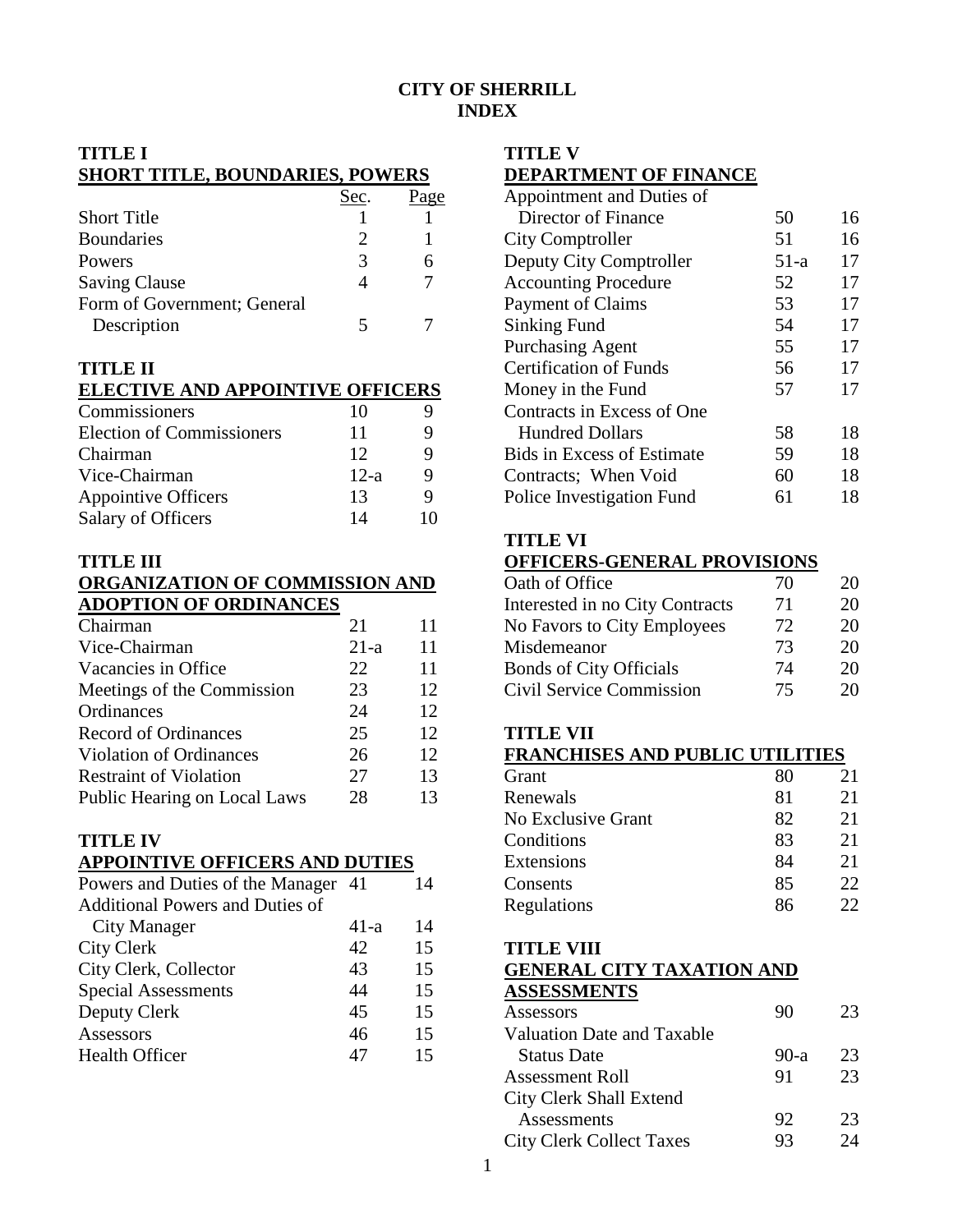## **TITLE VIII continued**

| TITER VIII COMMITTE                |             |             |
|------------------------------------|-------------|-------------|
|                                    | <u>Sec.</u> | <u>Page</u> |
| <b>Tax Notice</b>                  | 94          | 24          |
| Notice of Unpaid Taxes; Demand     |             |             |
| of Payment                         | 94-a        | 24          |
| Sale of Real Property for Unpaid   |             |             |
| Taxes                              | 94-b        | 24          |
| Notice of Sale of Real Property    |             |             |
| For Taxes                          | 94-с        | 24          |
| Manner of Conducting Sale of       |             |             |
| <b>Real Property for Taxes</b>     | 94-d        | 25          |
| Disposition of Proceeds of Sale    | 94-е        | 25          |
| <b>Redemption of Real Property</b> | 94-f        | 26          |
| Notice of Redemption               | $94-g$      | 26          |
| Conveyance of Real Property        |             |             |
| <b>Sold for Taxes</b>              | 94-h        | 26          |
| Power of Commission as to Void     |             |             |
| <b>Any Erroneous Assessment</b>    | $94-i$      | 27          |
| Delinquent Taxes; Relaid           | 95          | 27          |
| <b>Taxes Lien on Real Property</b> | 96          | 28          |
| Foreclosure of Lien                | 97          | 28          |
| Evidence of Validity of Tax Roll   | 98          | 28          |
|                                    |             |             |

## **TITLE IX LOCAL STREETS, HIGHWAYS AND IMPROVEMENTS**

| City Separate Highway District     | 100     | 29 |
|------------------------------------|---------|----|
| Care of Bridges                    | 101     | 30 |
| Powers of Commission in Regard     |         |    |
| To Streets, Et Cetera              | 102     | 30 |
| Construction and Repair of         |         |    |
| Sidewalks                          | $102-b$ | 30 |
| Hearings on Changes, Improve-      |         |    |
| ments, Et Cetera                   | 103     | 31 |
| <b>Public Hearing Not Required</b> | $103-a$ | 31 |
| Hearings May Be Adjourned          | 104     | 32 |
| Failure to Appear, Waives          |         |    |
| Objection                          | 105     | 32 |
| Resolution for the Appropriation   |         |    |
| of Property or to Make             |         |    |
| Improvements                       | 106     | 32 |
| <b>Owners Compensated for</b>      |         |    |
| Damages                            | 107     | 32 |
| Damages                            | 108     | 32 |
| <b>Condemnation Law Applies</b>    | 109     | 32 |
| <b>Resolution for Cost of</b>      |         |    |
| Improvement                        | 110     | 33 |
| Plat of Subdivision                | 111     | 33 |
| Fee Shall Vest in City             | 112     | 33 |
| Dedication of Street and Public    |         |    |

## **TITLE IX continued**

|                                              | <u>Sec</u> . | Page |
|----------------------------------------------|--------------|------|
| Grounds                                      | 113          | 33   |
| Undedicated Streets Not to be                |              |      |
| Improved                                     | 114          | 33   |
| <b>Commission May Order Sewers,</b>          |              |      |
| Paving, Et Cetera                            | 115          | 33   |
| Remonstrance                                 | 116          | 33   |
| Petition for Improvement                     | 117          | 34   |
| Hearing                                      | 118          | 34   |
| <b>Sufficiency of Petition</b>               | 119          | 34   |
| Subsurface Service Part of                   |              |      |
| Improvement                                  | 120          | 34   |
| <b>Street Intersection and</b>               |              |      |
| Construction                                 | 121          | 34   |
| Part Paid by Railroads                       | 122          | 35   |
| Part Paid by City                            | 123          | 35   |
| Part Paid by Owners                          | 124          | 35   |
| Repairs Made by Railroads                    | 125          | 35   |
| Failure of Corporation to Repair             | 126          | 35   |
| Repairs Paid Out of General                  |              |      |
| Funds                                        | 127          | 35   |
| <b>Commission May Order</b>                  |              |      |
| Sprinkling                                   | 128          | 35   |
| Remonstrance                                 | 129          | 36   |
| Alternate Procedure for the                  |              |      |
| <b>Construction of Sewers and</b>            |              |      |
| Assessment of Cost on                        |              |      |
| <b>Benefited Property</b>                    | 130          | 36   |
| Sale of City Owned Property                  | 131          | 37   |
|                                              |              |      |
| <b>TITLE X</b>                               |              |      |
| <b>ASSESSMENTS FOR LOCAL</b>                 |              |      |
| <b>IMPROVEMENTS AND BONDS THEREFOR</b>       |              |      |
| Assessment for Local Improve-                |              |      |
| ments                                        | 140          | 38   |
| <b>Appeals from Assessments</b>              | 141          | 38   |
| <b>Collection of Assessments</b>             | 142          | 39   |
| <b>Collection of Certain Assessments 143</b> |              | 39   |
|                                              |              |      |

| IMPROVEMENTS AND BONDS THEREFOR |  |  |
|---------------------------------|--|--|
|                                 |  |  |

| Assessment for Local Improve-                |     |    |
|----------------------------------------------|-----|----|
| ments                                        | 140 | 38 |
| Appeals from Assessments                     | 141 | 38 |
| <b>Collection of Assessments</b>             | 142 | 39 |
| <b>Collection of Certain Assessments 143</b> |     | 39 |
| Other Local Improvements.                    |     |    |
| Assessments, Taxes, Collections              |     |    |
| Thereof, Et Cetera                           | 144 | 40 |
| Penalty for Non-Payment                      | 145 | 40 |
| Taxes and Assessments, Liens of              | 146 | 40 |
|                                              |     |    |

**TITLE XI**

| <b>PUBLIC BUILDINGS AND GENERAL CITY</b> |     |    |
|------------------------------------------|-----|----|
| <b>IMPROVEMENTS</b>                      |     |    |
| <b>Public Buildings and General</b>      |     |    |
| City Improvements                        | 150 | 41 |
|                                          |     |    |